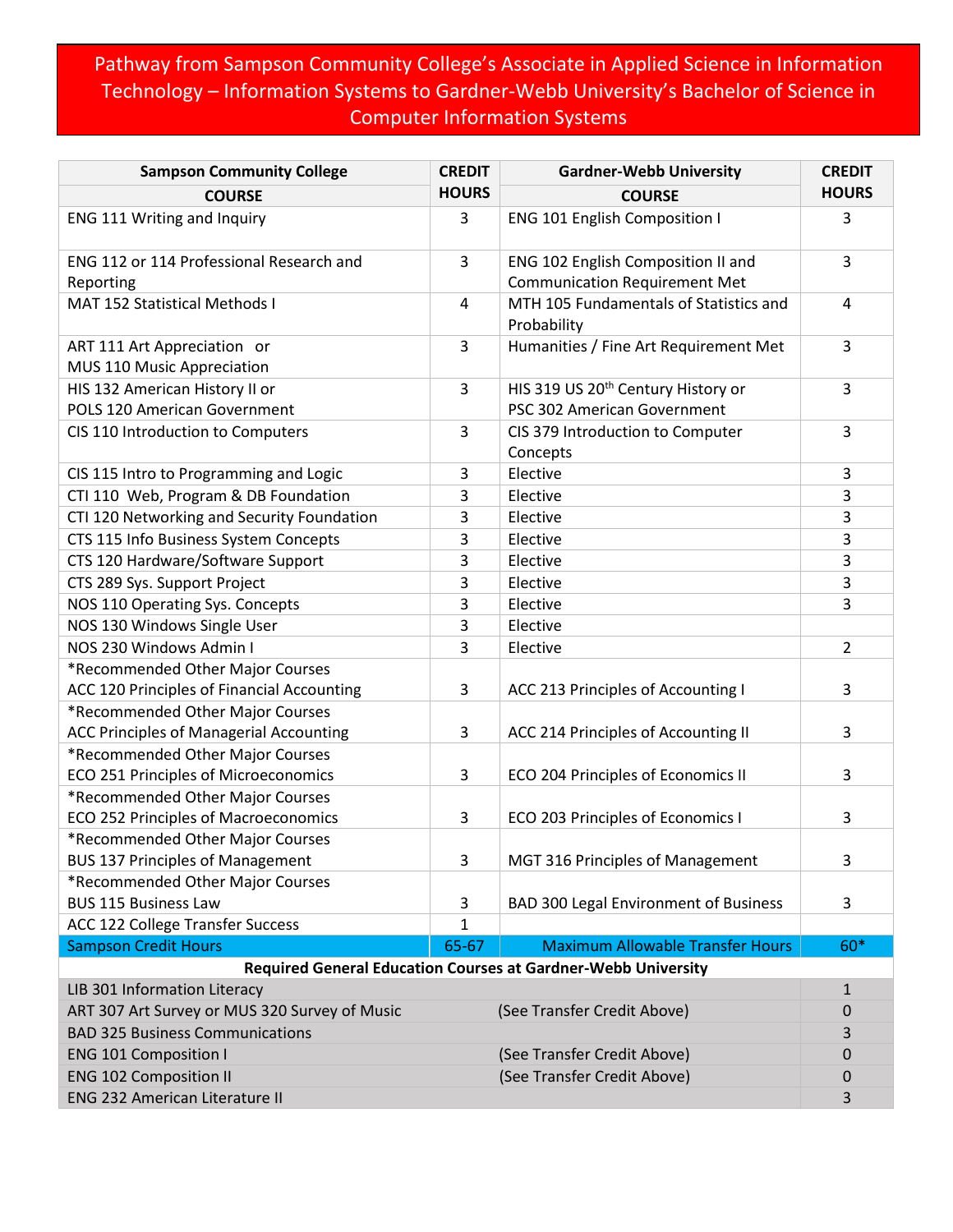| <b>HPE 338 Health and Wellness</b>                                                      |  |                             | 3           |  |  |
|-----------------------------------------------------------------------------------------|--|-----------------------------|-------------|--|--|
| SCI 302(Physical Science) or SCI 303 (Human Biology) or SCI 322 (Environmental Science) |  |                             | 3           |  |  |
| SCI 302(Physical Science) or SCI 303 (Human Biology) or SCI 322 (Environmental Science) |  |                             | 3           |  |  |
| HIS 319 US 20 <sup>th</sup> Century History                                             |  | (See Transfer Credit Above) | 0           |  |  |
| PSC 302 American Government                                                             |  |                             | 3           |  |  |
| MTH 105 Fundamentals of Statistics and Probability                                      |  | (See Transfer Credit Above) | 0           |  |  |
| REL 300 Old Testament Survey                                                            |  |                             | 3           |  |  |
| <b>REL 301 New Testament Survey</b>                                                     |  |                             | 3           |  |  |
| <b>Required Courses for Computer Information Systems Major</b>                          |  |                             |             |  |  |
| ACC 213 Accounting Principles I                                                         |  | (See Transfer Credit Above) | $\Omega$    |  |  |
| ACC 214 Accounting Principles II                                                        |  | (See Transfer Credit Above) | 0           |  |  |
| <b>BAD 300 Legal Environments of Business</b>                                           |  | (See Transfer Credit Above) | $\mathbf 0$ |  |  |
| <b>BAD 304 Applied Business Statistics</b>                                              |  |                             | 3           |  |  |
| BAD 305 Introduction to Management Science                                              |  |                             | 3           |  |  |
| <b>BAD 360 International Business</b>                                                   |  |                             | 3           |  |  |
| <b>BAD 480 Business Strategy</b>                                                        |  |                             | 3           |  |  |
| CIS 300 Management Information Systems                                                  |  |                             | 3           |  |  |
| CIS 371 Systems Analysis and Design                                                     |  |                             | 3           |  |  |
| CIS 432 Information Systems Project Management                                          |  |                             | 3           |  |  |
| CIS 433 Database Management                                                             |  |                             | 3           |  |  |
| CIS 470 Strategic Information Management                                                |  |                             | 3           |  |  |
| ECO 203 Principles of Economics I                                                       |  | (See Transfer Credit Above) | 0           |  |  |
| ECO 204 Principles of Economics II                                                      |  | (See Transfer Credit Above) | 0           |  |  |
| FIN 312 Financial Management                                                            |  |                             | 3           |  |  |
| MGT 316 Principles of Management                                                        |  | (See Transfer Credit Above) | 0           |  |  |
| MKT 300 Principles of Marketing                                                         |  |                             | 3           |  |  |
| <b>Select Three of the Following Courses</b>                                            |  |                             |             |  |  |
| ACC 400 Accounting in Information Systems                                               |  |                             | 3           |  |  |
| ACC 430 Forensic Accounting                                                             |  |                             | 3           |  |  |
| CIS 475 Topics in CIS                                                                   |  |                             | 3           |  |  |
| FIN 320 Risk Management and Insurance                                                   |  |                             | 3           |  |  |
| MKT 410 Marketing Research                                                              |  |                             |             |  |  |
|                                                                                         |  | <b>Gardner-Webb Hours</b>   | 67          |  |  |
|                                                                                         |  | <b>Total Hours</b>          | $127*$      |  |  |

## **Academic Guidelines**

1) A student can receive transfer credit for courses according to this list of equivalencies set forth within the attached Transfer Plan. To receive credit for a course, a student must have earned a "C" 2.0 or better in that course. Other courses taken will be evaluated for transfer on a course by course basis by the Gardner-Webb University Registrar Services.

2) Students who do not have transfer credit for ENG 101, will need to register for this course during their first semester.

3) Enrollment in LIB 301 is mandatory each semester until the course is successfully completed.

4) Grades of "C" (2.0) or higher are required on all major courses.